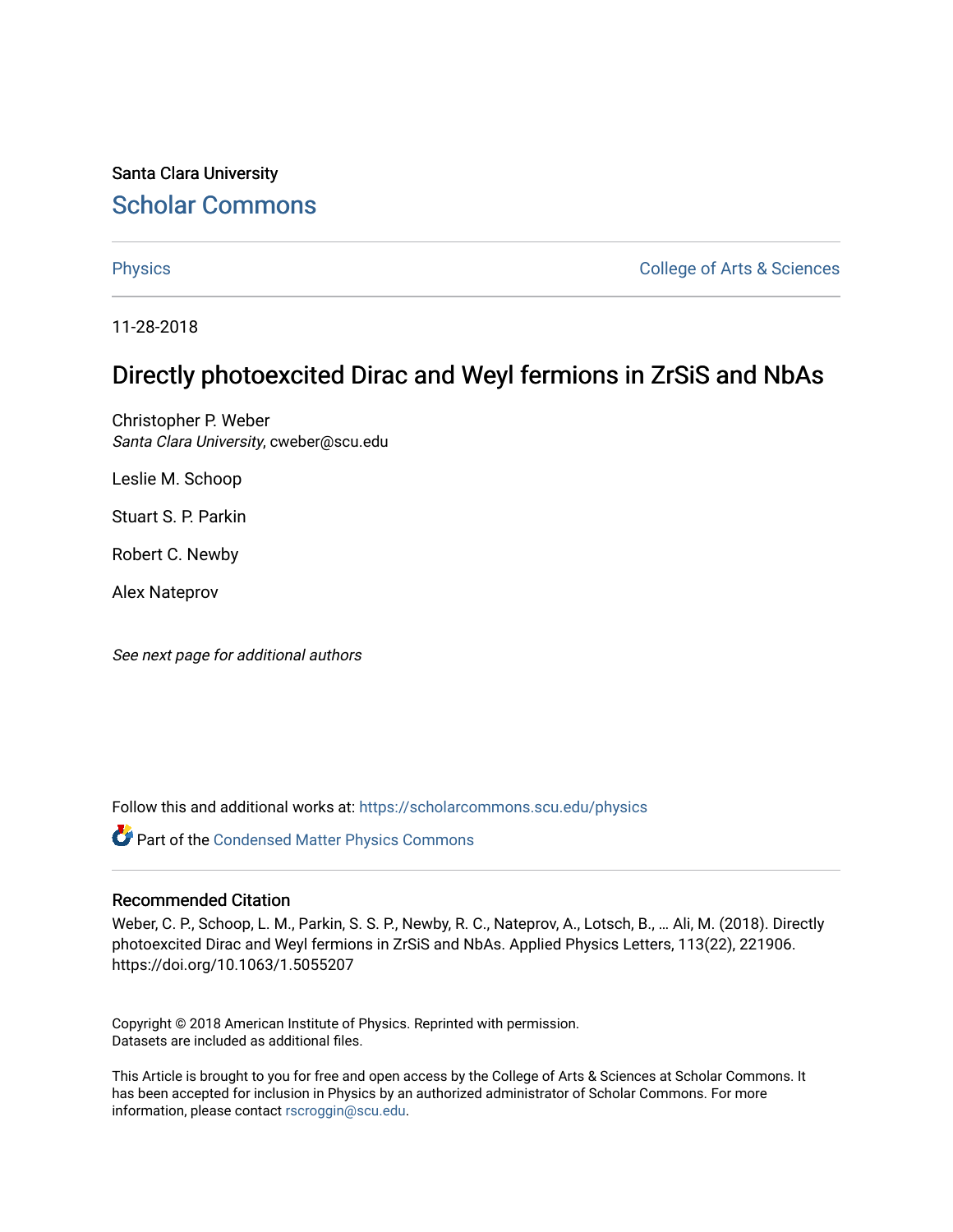## Authors

Christopher P. Weber, Leslie M. Schoop, Stuart S. P. Parkin, Robert C. Newby, Alex Nateprov, Bettina Lotsch, Bala Murali Krishna Mariserla, J. Matthew Kim, Keshav M. Dani, Hans A. Bechtel, Ernerst Arushanov, and Mazhar Ali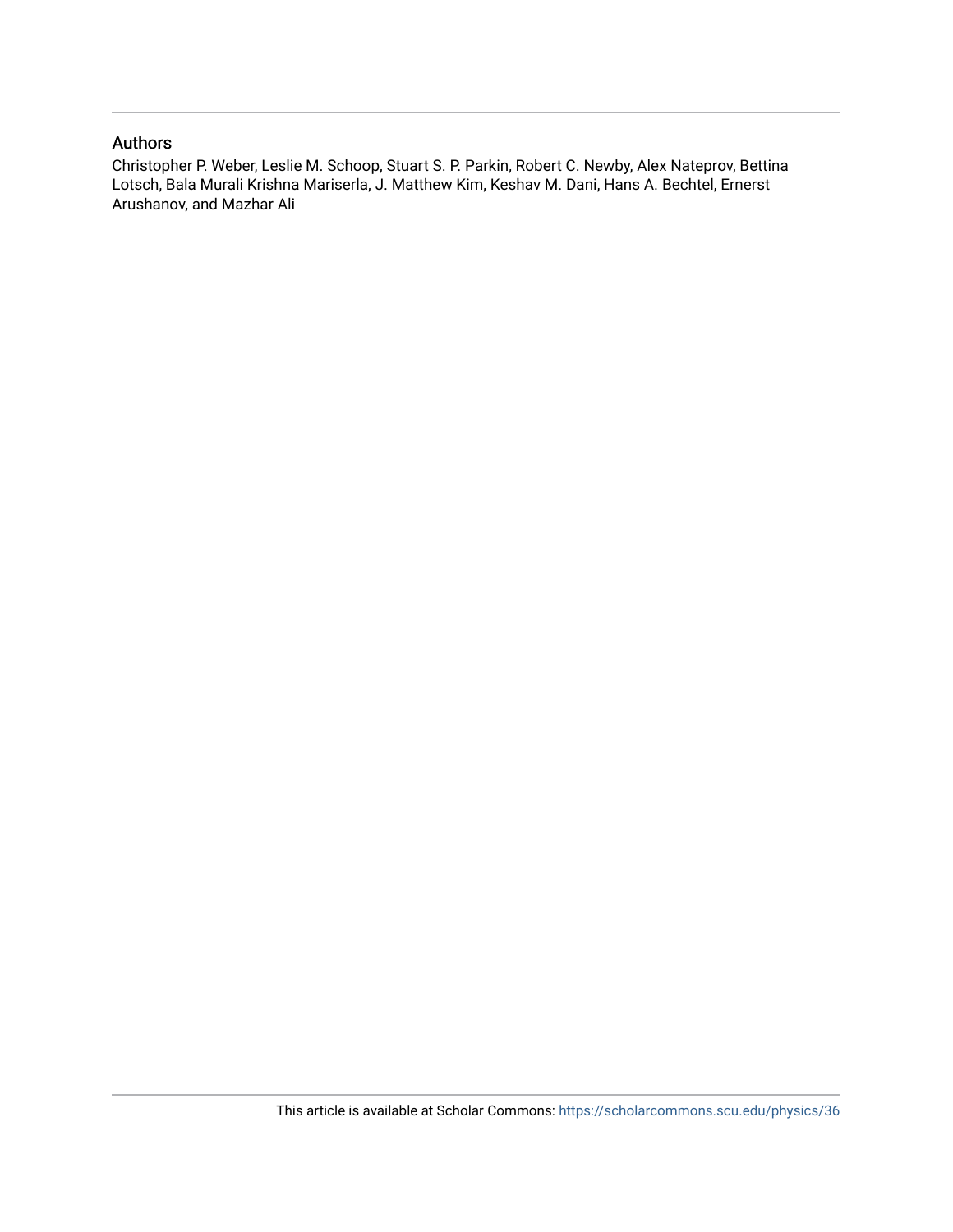# **Directly photoexcited Dirac and Weyl fermions in ZrSiS and NbAs**

Chris P. Weber, Leslie M. Schoop, Stuart S. P. Parkin, Robert C. Newby, Alex Nateprov, Bettina Lotsch, Bala Murali Krishna Mariserla, J. Matthew Kim, Keshav M. Dani, Hans A. Bechtel, Ernest Arushanov, and Mazhar Ali

Citation: Appl. Phys. Lett. **113**, 221906 (2018); doi: 10.1063/1.5055207 View online: https://doi.org/10.1063/1.5055207 View Table of Contents: http://aip.scitation.org/toc/apl/113/22 Published by the American Institute of Physics

## **Articles you may be interested in**

Anomalous Hall effect in polycrystalline Mn3Sn thin films Applied Physics Letters **113**, 222405 (2018); 10.1063/1.5051495

Giant anisotropic magnetoresistance and planar Hall effect in Sr<sub>0.06</sub>Bi<sub>2</sub>Se<sub>3</sub> Applied Physics Letters **113**, 222601 (2018); 10.1063/1.5063689

Circular photogalvanic effect in Cu/Bi bilayers Applied Physics Letters **113**, 222404 (2018); 10.1063/1.5047418

Electrically controllable plasmon induced reflectance in hybrid metamaterials Applied Physics Letters **113**, 221105 (2018); 10.1063/1.5063461

Epitaxial Mn<sub>5</sub>Ge<sub>3</sub> (100) layer on Ge (100) substrates obtained by flash lamp annealing Applied Physics Letters **113**, 222401 (2018); 10.1063/1.5057733

Similar ultrafast dynamics of several dissimilar Dirac and Weyl semimetals Journal of Applied Physics **122**, 223102 (2017); 10.1063/1.5006934



# M. Measure Ready M91 FastHall™ Controller

A revolutionary new instrument for complete Hall analysis

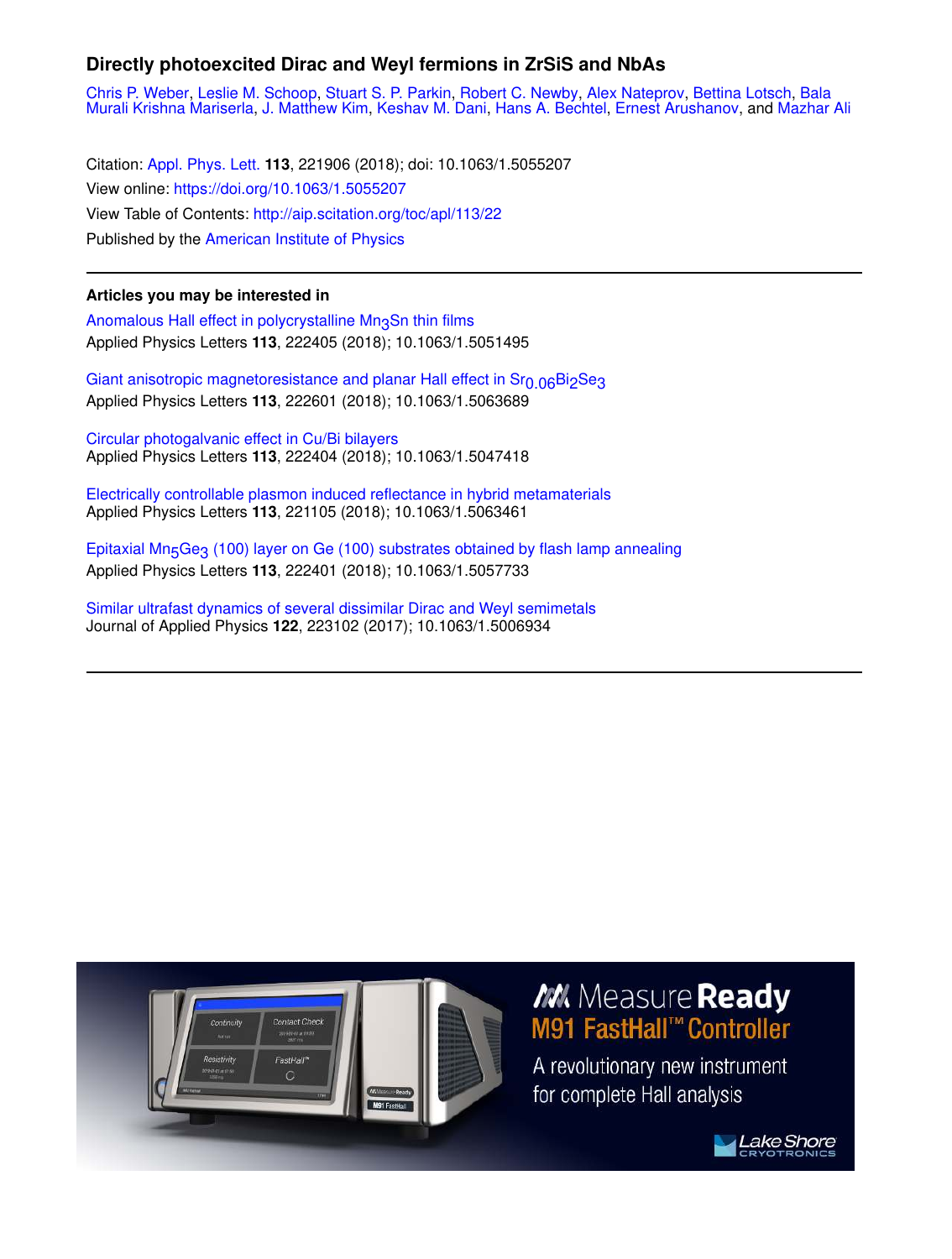

## Directly photoexcited Dirac and Weyl fermions in ZrSiS and NbAs

Chris P. Weber,<sup>1,a)</sup> Leslie M. Schoop,<sup>2</sup> Stuart S. P. Parkin,<sup>3</sup> Robert C. Newby,<sup>1</sup> Alex Nateprov,<sup>4</sup> Bettina Lotsch,<sup>5,6</sup> Bala Murali Krishna Mariserla,<sup>7,8</sup> J. Matthew Kim,<sup>1</sup> Keshav M. Dani,<sup>7</sup> Hans A. Bechtel,<sup>9</sup> Ernest Arushanov,<sup>4</sup> and Mazhar Ali<sup>3</sup> <sup>1</sup>Department of Physics, Santa Clara University, 500 El Camino Real, Santa Clara, California 95053-0315, USA  $^2$ Department of Chemistry, Princeton University, Princeton, New Jersey 08544, USA  $3$ Max Planck Institute of Microstructure Physics, Weinberg 2, 06120 Halle, Germany

<sup>4</sup>Institute of Applied Physics, Academy of Sciences of Moldova, Academiei Str. 5, MD 2028 Chisinau, Moldova <sup>5</sup>Max Planck Institute for Solid State Research, Heisenbergstrasse 1, 70569 Stuttgart, Germany  $^6$ Department of Chemistry, Ludwig-Maximilians-Universität München, Butenandtstrasse 5-13, 81377 München, Germany

 $^{7}$ Femtosecond Spectroscopy Unit, Okinawa Institute of Science and Technology Graduate University, 1919-1 Tancha, Onna-son, Kunigami, Okinawa 904-0495, Japan

<sup>8</sup>School of Physical Sciences, Central University of Karnataka, Kadaganchi 585367, India

9 Advanced Light Source Division, Lawrence Berkeley National Laboratory, Berkeley, California 94720, USA

(Received 6 September 2018; accepted 9 November 2018; published online 28 November 2018)

We report ultrafast optical measurements of the Dirac line-node semimetal ZrSiS and the Weyl semimetal NbAs, using mid-infrared pump photons from 86 meV to 500 meV to directly excite Dirac and Weyl fermions within the linearly dispersing bands. In NbAs, the photoexcited Weyl fermions initially form a non-thermal distribution, signified by a brief spike in the differential reflectivity whose sign is controlled by the relative energy of the pump and probe photons. In ZrSiS, electron-electron scattering rapidly thermalizes the electrons, and the spike is not observed. Subsequently, hot carriers in both materials cool within a few picoseconds. This cooling, as seen in the two materials' differential reflectivity, differs in sign, shape, and timescale. Nonetheless, we find that it may be described in a simple model of thermal electrons, without free parameters. The electronic cooling in ZrSiS is particularly fast, which may make the material useful for optoelectronic applications. Published by AIP Publishing. https://doi.org/10.1063/1.5055207

Interest has surged recently in topological semimetals whose low-energy excitations are Dirac or Weyl fermions. $1-4$ These materials' technological potential is enhanced by exotic optical effects, predicted<sup>5–10</sup> and observed,<sup>11</sup> including giant second-harmonic generation in the infrared. They have been used to make broadband infrared photodetectors $12-15$  whose response time can be just a few picoseconds, $^{12}$  and a passive optical switch for picosecond mode-locking of a mid-infrared laser.<sup>16</sup> Such applications call for deeper understanding of the materials' ultrafast optical properties.

The ultrafast dynamics of the 3D topological semimetals are broadly similar to each other, $17$  and typically consist of two parts. The first part, a sub-picosecond spike, is sometimes ascribed to the thermalization process by which the initial, photoexcited distribution of electrons evolves into a Fermi-Dirac distribution,<sup>17,18</sup> or alternately ascribed to the cooling of hot electrons by optical phonons.<sup>19–23</sup> The spike has not been observed when the pump and probe photons have different energies.<sup>18,24</sup> The second, slower part of the ultrafast response typically decays in a few picoseconds, matching the response time of  $Cd<sub>3</sub>As<sub>2</sub>$ -based devices.<sup>12,16</sup> There is growing evidence<sup>18,20–22,24</sup> that this slow decay represents the cooling of electrons and holes whose temperature exceeds that of the lattice, so that the electronic cooling rate appears to determine the speed of devices made from topological semimetals.

Though the linear electronic dispersion of Dirac and Weyl semimetals resembles graphene's, the Dirac (or Weyl) fermions in these materials exist over a smaller range of energies extending into the mid-infrared. To study the Dirac fermions' dynamics, ultrafast experiments have typically photoexcited electrons and holes with 1.5-eV photons, well beyond the topological bands. Some of these carriers then relax into the topological bands, where they may be observed by an infrared probe<sup>18,24,25</sup> or by photoemission;<sup>21,22,26</sup> other carriers relax without passing through the topological bands, $2<sup>6</sup>$  and are not measured. Though it is preferable to directly excite Dirac carriers by a mid-infrared pulse, very few experiments have explored their dynamics.<sup>18,25</sup>

In this work, we use photons from 86 meV to 500 meV to directly excite Dirac and Weyl fermions in ZrSiS and NbAs, and we measure  $\Delta R(t)$ , the change in reflectivity of a time-delayed mid-infrared probe pulse. ZrSiS is a Dirac linenode semimetal<sup>27</sup> with a Fermi energy<sup>28</sup>  $E_F = 13$  meV, while NbAs is a Weyl semimetal<sup>29</sup> with  $E_F = -125 \text{ meV}^{30,31}$  We find that the two materials' ultrafast responses differ radically in shape, sign, and timescale. Nonetheless, in both materials,  $\Delta R(t)$  features a prominent component owing to the cooling of photoexcited carriers by phonons, and a single, simple model of thermal electrons unifies the materials' diverse responses. Additionally, in NbAs, we observe a subpicosecond spike, whose sign is controlled by the energy of the pump photons. This spike signifies directly excited Weyl a)Electronic mail: cweber@scu.edu entries are the second of the fermions, and it decays as they thermalize. However, in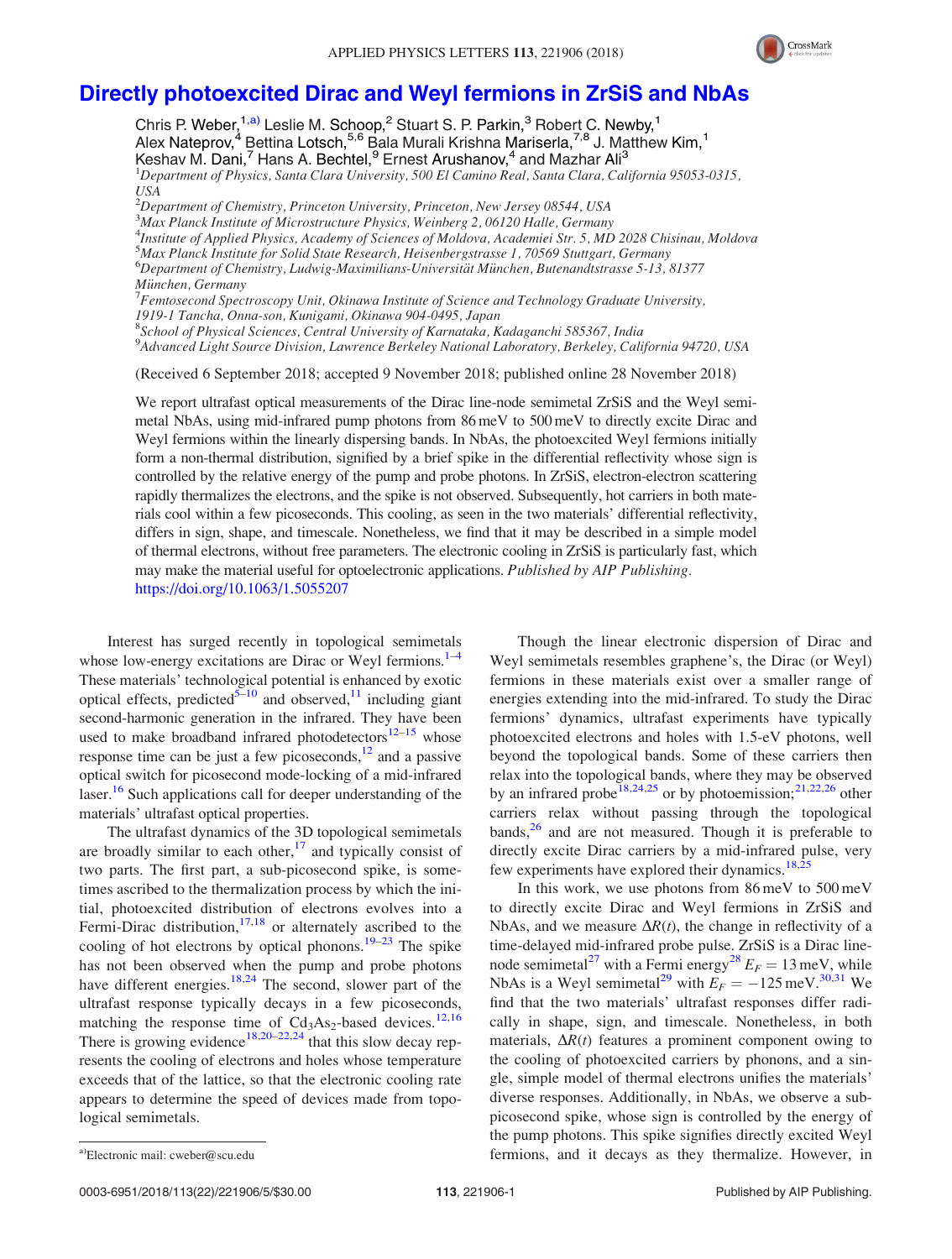ZrSiS, the data shows no initial spike. We attribute this difference to the line node's much greater density of states, which allows thermalization to proceed so rapidly that, within our time resolution, a nonthermal distribution never occurs. The component representing electronic cooling can have a decay rate as fast as  $\gamma = 5 \text{ ps}^{-1}$ , suggesting that ZrSiS may be particularly well-suited for fast optical devices.

Figure 1 illustrates the scheme of the measurement. Both the pump and the probe energies lie within, or nearly within, the linear dispersion. Transitions above  $2E_F$  result in interband absorption and directly excite Dirac or Weyl fermions. Those below  $2E_F$  are Pauli-blocked (though incompletely so at room temperature), and energy is absorbed primarily through Drude heating. The energies used give us access to both regimes in NbAs, and just to the interband regime in ZrSiS. NbAs has the added complication that non-topological bands intersect  $E_F$ ,  $30,31$  allowing intraband transitions even at low energy. However, the conductivity is dominated by the Weyl carriers, $30$  as happens in other topological semimetals. $32,33$  Our results for NbAs will be well described by considering only the Weyl bands, though we cannot exclude some additional effect from the non-topological bands.

Our two-color, transient pump-probe measurements employed a reflection geometry using 1 kHz, 800 nm, 70 fs amplified laser pulses with 5 mJ of energy. We derived pump and probe wavelengths separately from two optical parametric amplifiers (OPAs) which were pumped with 4 mJ and 1 mJ, respectively. The OPAs were capable of generating mid-IR wavelengths from  $2.6 \mu m$  to  $22 \mu m$  by difference frequency generation. The resulting time resolution was about 100 fs. The pump fluence was typically about 10 mJ/cm<sup>2</sup>, enough to strongly saturate the absorption, which improves the spatial homogeneity of the excited region. (See the supplementary material for further details.) Measurements were done at room temperature.

Single crystals of ZrSiS were grown via iodine vapor transport, following the method of Ref. 27. NbAs single crystals with dimensions of a few millimeters and wellfaceted surfaces were grown by vapor transport with iodine. We combined crystal growth with synthesis in sealed quartz ampoules. Crystals grew at  $850^{\circ}$ C in the center, with arsenic at  $610^{\circ}$ C on one side and niobium foil at  $800^{\circ}$ C on the other. X-ray diffraction confirmed the NbAs phase. The surface of the NbAs sample was polished with 20-nm paper for flatness. In pump-probe experiments at 1.5 eV, such



FIG. 1. (a) Representation of the photoexcitation process for photon energies below or above  $2E_F$ . (b) and (c) Schematic representation of the real conductivity, with Drude (red) and interband (blue) contributions. The dashed lines are  $2E_F$ . The black (red) arrows are pump (probe) energies.

polishing is known to suppress bulk-to-surface scattering and thereby eliminate a 50-fs transient.<sup>23</sup>

The differences between ZrSiS and NbAs are immediately apparent in Fig. 2, which shows the results of our pump-probe measurements for several choices of the pump and probe wavelengths. For ZrSiS,  $\Delta R$  is always positive, rises abruptly, and decays swiftly. The measured decay is entirely independent of the probe wavelength (not shown), and it depends weakly on the pump wavelength, with the decay rate  $\gamma$  slowing from about 5  $ps^{-1}$  to 2.5  $ps^{-1}$  as the pump-photon energy is raised. The ultrafast response of NbAs is more complicated.  $\Delta R(t)$  begins with a sub-picosecond spike, which may be either positive or negative.  $\Delta R(t)$  subsequently becomes negative, gradually reaching a minimum value in about a picosecond, then decaying toward zero during the next few picoseconds. This basic shape experiences several variations as the pump wavelength is changed. For low-energy pump photons, the initial spike is small and negative, and the subsequent, slower decay begins at a fairly negative  $\Delta R$ . For high-energy pump photons, the initial spike is large and positive; the slower decay begins near  $\Delta R = 0$  and takes longer to reach its minimum value. At an intermediate pump energy of 350 meV, the initial spike is first positive and then negative, a behavior it maintains, though less strikingly, when the probe is changed from 270 meV to 220 meV. (This peculiar behavior, and its variation with the probe wavelength, will be discussed further below.)

The diverse behaviors we observe in  $\Delta R(t)$  may appear to require diverse or complicated explanations. We will show, however, that nearly all of our data may be explained by the simple mechanism of phase-space filling—in which the occupation of a state above the node by an electron (or below the



FIG. 2. Pump-probe reflectivity measured at a fixed probe wavelength for a variety of pump-photon energies. The curves are normalized and shifted vertically for clarity. (a) ZrSiS, probed with 270-meV photons. (b) NbAs, probed with 270 meV. (c) NbAs, probed with 220 meV. (Curves shifted horizontally.)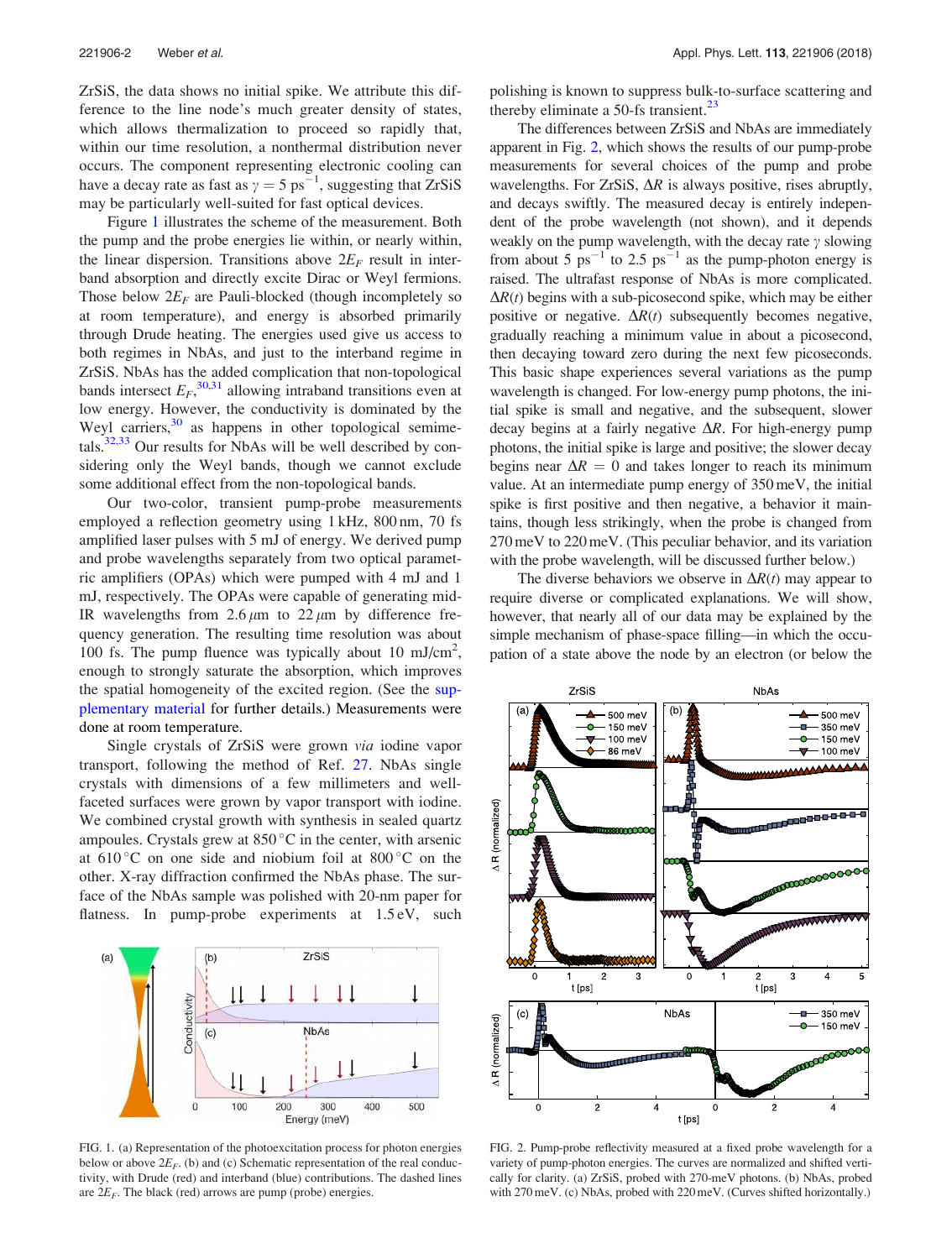node by a hole) suppresses further optical absorption via the Pauli exclusion principle. During the initial spike (occurring in NbAs), the phase space is filled by a nonthermal distribution of photoexcited electrons and holes [Fig. 4(a)]. Subsequently, these carriers thermalize by electron-electron scattering, leaving the Weyl (or Dirac) fermions at an elevated temperature; phase space is filled by thermally excited electrons and holes [Fig.  $3(a)$ , inset].

We begin by discussing the latter, thermal behavior, for which we can construct a simple model that agrees quantitatively with our observations. The calculations, which we outline here, are detailed in the supplementary material. We let  $T_e = \Delta T_e + 300 \text{ K}$  be the electrons' instantaneous temperature, with  $\Delta T_e$  being the transient heating above room temperature.  $T_e$  determines a Fermi-Dirac occupation function  $f(T_e)$  with the chemical potential chosen to conserve electron number. We use a simplified density of states:  $g(E) \propto E$ around a line node, and  $g(E) \propto E^2$  around a point node. We determine the change in the real conductivity  $\Delta \sigma_1(\omega)$ through the Kubo-Greenwood formula (Eq. S1 of the supplementary material), and the change in the imaginary conductivity  $\Delta \sigma_2(\omega)$  through the Kramers-Kronig relations; these determine  $\Delta R(\Delta T_e)$ .

The results of this calculation appear in Fig.  $3(a)$ . The key observation is that for ZrSiS  $\Delta R$  is positive for nearly all electronic temperatures, while for NbAs,  $\Delta R$  is non-monotonic, and is negative unless  $\Delta T_e$  exceeds 590 K. The overall magnitude of  $\Delta R$  in these curves is arbitrary. For NbAs, however,  $\Delta R$  reaches a minimum at 250 K, which overcomes the arbitrary vertical scaling: by identifying the minimum measured  $\Delta R$  with the minimum calculated  $\Delta R$ , we can extract  $\Delta T_e(t)$ from the measured  $\Delta R(t)$ . The result of this analysis appears in



FIG. 3. (a) Simulation of  $\Delta R$  vs.  $\Delta T_e$  for thermal electrons, for a 270-meV probe. The solid line is for NbAs, and the dashed line is for ZrSiS. Inset: examples of the Fermi function for NbAs at 300 K (black) and 1000 K (red). (b) Transient electron temperature of NbAs, as inferred from the measured  $\Delta R(t)$  via the curve in panel (a), for several values of the pump-photon energy. The arrows indicate the temperature at which  $\Delta R$  reaches its minimum.  $\Delta T_e(t)$  is similar when probed at 220 meV (see supplementary material).

Fig. 3(b). The initial electronic temperatures are of order 500 K, and pump photons with higher energy  $E_p$  result in a higher initial  $T_e$ . The electrons cool during the next few picoseconds, and the cooling rate gradually slows, with its instantaneous decay rate  $\gamma$  dropping from about 1.2 ps<sup>-1</sup> to about 0.35 ps<sup>-1</sup>. This slowing is consistent with the well-known phonon bottleneck,  $22,34$  in which electronic cooling is mediated first by optical phonons, then by acoustic phonons. Our measured rates are much faster than the  $0.08 \text{ ps}^{-1}$  seen in  $\text{Cd}_3\text{As}_2$ ,<sup>18</sup> but similar to those measured in  $MoTe<sub>2</sub>,<sup>22</sup>$  which slowed from 2.3 ps<sup>-1</sup> to 0.24  $ps^{-1}$ . Analysis by a two-temperature model (see the supplementary material) enables us to estimate the electronphonon coupling in NbAs as  $260-600$  (meV)<sup>2</sup>, much higher than what was measured in  $MoTe<sub>2</sub>.<sup>22</sup>$ 

For ZrSiS, the calculated  $\Delta R$  [Fig. 2(a)] and the measured ones [Fig. 1(a)] both lack local extrema, so we cannot infer  $\Delta T_e$  from our data. Nonetheless, the calculated  $\Delta R(T_e)$ is concave down, which does explain the most prominent trend in the ZrSiS data, namely that the signal relaxes more slowly for more energetic pump photons. This slowing occurs because a higher  $E_p$  results in a higher initial  $T_e$ , and thus in a lower slope of  $\Delta R$  vs.  $T_e$ . Notably, the decay rate  $\gamma$ of 5  $\text{ps}^{-1}$  to 2.5  $\text{ps}^{-1}$  indicates that electrons in ZrSiS cool much faster than in NbAs, or indeed other topological semimetals,<sup>18,21,24</sup> with only WTe<sub>2</sub> and MoTe<sub>2</sub> coming close.<sup>20,22</sup> Such rapid cooling requires a strong electron-phonon interaction, for which Raman studies provide some evidence.<sup>35</sup>

Next, we consider the cause of the rapid positive or negative spike that occurs in NbAs, but not in ZrSiS. Optical coherence between pump and probe pulses can sometimes give rise to a similar spike, but our pump and probe cannot be coherent since they differ in frequency.<sup>36</sup> Even in the absence of coherence, when the pump and probe are simultaneous, a negative spike may arise from two-photon absorption,<sup>36</sup> or a positive one from off-resonant electronic Raman excitation.

However, phase-space filling explains the spike more simply than either of these effects, because it can cause both positive and negative spikes with a single mechanism. The curve of Fig.  $3(a)$  shows that the spike cannot represent phase-space filling by thermal electrons—that would require  $T_e(t)$  to be non-monotonic. Rather, in the brief time before electrons thermalize with each other, the electrons and holes occupy phase space at  $\pm E_p/2$  [Fig. 4(a)], reducing  $\sigma_1$  at this



FIG. 4. (a) Nonthermal occupation functions of NbAs, as modeled for pumps of 150 meV (left) and 500 meV (right). The arrow indicates the optical transition made by the pump. Absorption of the lower-energy pump is suppressed by Pauli blocking. The occupation function prior to excitation is shown in the background. (b) The resulting  $\Delta \sigma_1$  (solid) and  $\Delta \sigma_2$  (dashed). (c)  $\Delta R$ . The arrows indicate probe energies used.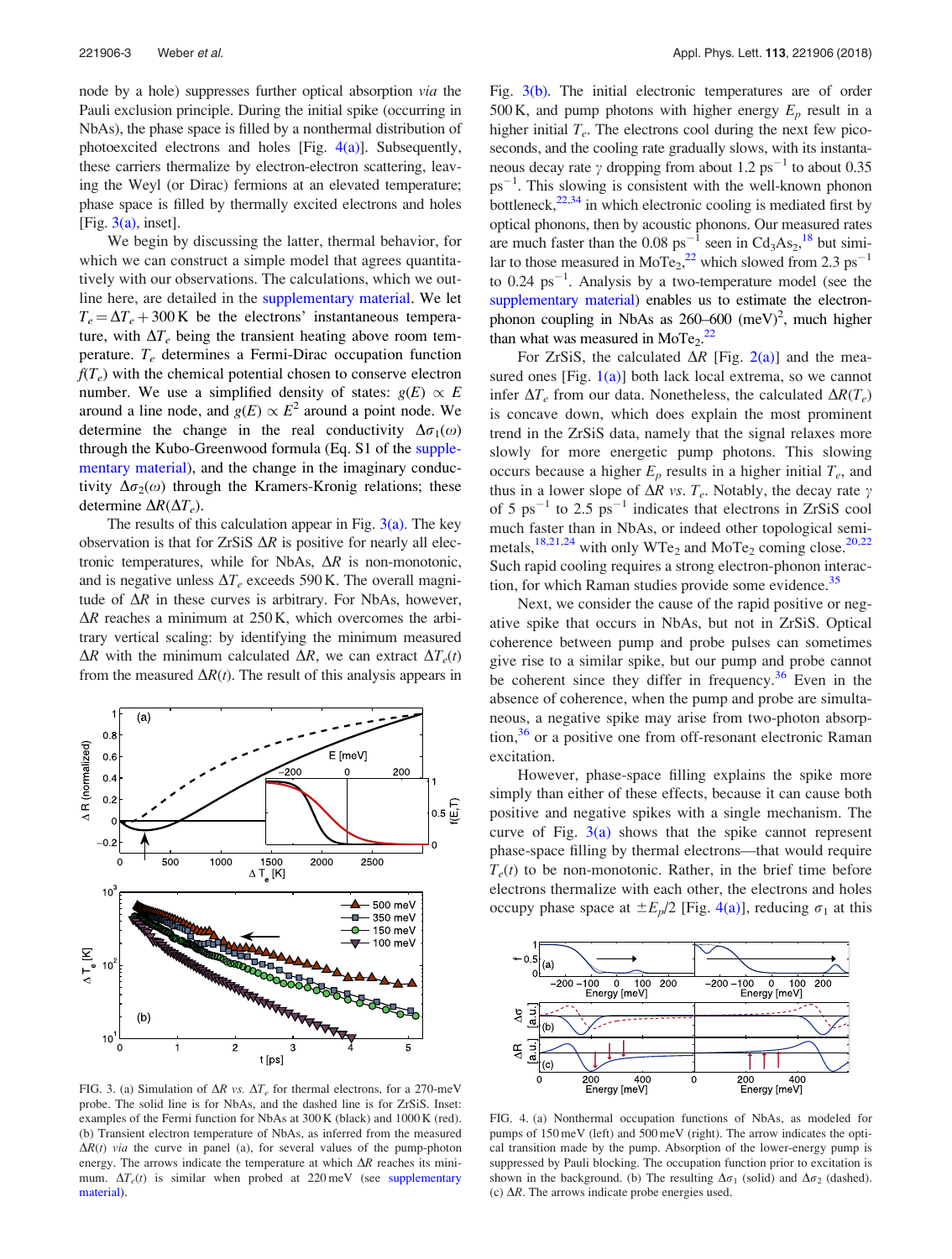energy through phase-space filling, and modifying  $\sigma_2$  [Fig.  $4(b)$ ]. The resulting  $\Delta R$  appears in Fig. 4(c). The calculated result agrees with our measurements: when the pump photons are more (less) energetic than the probe,  $\Delta R$  is positive (negative). We observe that the negative peaks are much smaller than the positive ones, which is expected: when  $E_p$  $\langle 2E_F$ , the Pauli principle suppresses interband absorption, though at finite temperature some absorption can still occur.

This picture may even hint at an explanation for the peculiar behavior observed at a pump energy of 350 meV, where the initial spike is first positive, then negative. Though most of our data are fairly insensitive to changes of the probe energy, this sign change is more pronounced for a 270-meV probe than for 220 meV, which is farther below the pump energy. We suggest that possibly the sign-change may signify the scattering of a portion of the nonthermal population from just above to just below the probe energy. Since more electrons will scatter to energies below the 270-meV probe than below the 220-meV one, the downward spike should be correspondingly stronger.

More intriguing, though, is that no spike is observed in ZrSiS—as evidenced by the lack of a negative transient at any pump energy, despite the material's much lower  $E_F$ . Evidently, we never measure a non-thermal electronic distribution in ZrSiS, implying that electrons must thermalize efficiently within our time resolution—requiring rapid electron-electron  $(e-e)$  scattering. The  $e-e$  scattering may be enhanced by ZrSiS's low Fermi energy, which makes the  $e$ – $e$  Coulomb interaction only weakly screened;<sup>37,38</sup> and also by the line node which, compared to point-node semimetals such as NbAs, provides a far larger density of states near  $E_F$ .

Our analyses of the spike and of the subsequent, slower relaxation rely heavily on our calculated  $\Delta R$ , so a few words about our model are in order. For the sake of broad applicability to Weyl and Dirac materials, we prioritized simplicity and independence from material parameters—such as the Fermi velocity and the number of nodes. Apart from  $E_F$ , the only material parameter used is the optical conductivity at the probe energy, which we obtain from infrared spectroscopy, described and shown in the supplementary material.<sup>39-43</sup> In fact, writing  $\sigma = |\sigma|e^{i\theta}$ , only  $\theta$  influences our calculation, and not  $|\sigma|$ . For ZrSiS,  $\theta = 45^{\circ}$ ,  $\frac{44}{4}$  and for NbAs  $\theta = 21^{\circ}$  (see supplementary material). In the supplementary material, we explore the effect of small differences in  $E_F$  and  $\theta$ .

We have treated  $\Delta\sigma$  as arising only from phase-space filling, leaving aside laser-induced modifications to the Drude conductivity, band renormalization, and saturation of the absorption. We treated the materials themselves as ideal: the densities of states  $g(E) \propto E$  and  $g(E) \propto E^2$  assume bands that disperse linearly, and are justified because both our pump and our probe energies lie within the Dirac and Weyl bands, so carriers are not excited in the massive bands at higher energy. Nonetheless, it is a radical simplification: it excludes particle-hole asymmetry, non-topological bands (though some are known to cross the Fermi energy of  $NbAs<sup>30,31</sup>$ ) and curvature of the topological bands (which is known to occur around 100 meV in  $ZrSiS^{28,45}$ ) Despite these simplifications, our model finds applicability beyond our own experiment: the  $\Delta R(T_e)$  of Cd<sub>3</sub>As<sub>2</sub>, which Lu *et al.*<sup>24</sup> have inferred empirically, looks much like what we calculate for NbAs. (Their sign differs, which happens for some values of  $\theta$ .)

We note, in closing, that previous experiments with 1.5 eV pump photons<sup>18,20–22,24</sup> have suggested picturing the ultrafast dynamics of topological semimetals as the cooling of hot Dirac or Weyl fermions. The simplicity of our experiment, in which both the pump and the probe lie within the topological bands, allows us to quantitatively validate this picture with a simple model for  $\Delta R$  vs.  $\Delta T_e$  that reproduces the principal features of  $\Delta R(t)$ , including its non-monotonic behavior and its different signs in ZrSiS and NbAs, without free parameters.

Additionally, we have demonstrated that Dirac and Weyl fermions may be directly excited. We have identified the signature of their initial, nonthermal distribution in a spike whose sign depends on the relative energy of the pump and the probe. Rapid  $e-e$  scattering depletes the nonthermal population, causing the Dirac or Weyl fermions to thermalize very quickly. Indeed, while the fastest transient in NbAs is thermalization, in ZrSiS, thermalization occurs within our time resolution, and the fastest transient is electronic cooling. Since this cooling controls the response-time of ultrafast devices, our result suggests that ZrSiS, in addition to being non-toxic and earth-abundant, may support even faster optical switches and detectors than does  $Cd<sub>3</sub>As<sub>2</sub>$ .<sup>12,16</sup>

See supplementary material for additional experimental details, analysis, and description of the model.

We acknowledge NSF DMR-1508278 and the Geoff and Josie Fox Scholarship. BVL acknowledges support by the Max Planck Society. Work at Princeton was supported by NSF through the Princeton Center for Complex Materials, a Materials Research Science and Engineering Center DMR-1420541, and by a MURI grant on Topological Insulators from the Army Research Office, ARO W911NF-12-1-0461. This research used resources of the Advanced Light Source, a DOE Office of Science User Facility under Contract No. DE-AC02-05CH11231.

- <sup>1</sup>A. A. Burkov, M. D. Hook, and L. Balents, *Phys. Rev. B* **84**, 235126 (2011).
- $2X$ . Wan, A. M. Turner, A. Vishwanath, and S. Y. Savrasov, *Phys. Rev. B* 83, 205101 (2011).
- 3 S. M. Young, S. Zaheer, J. C. Y. Teo, C. L. Kane, E. J. Mele, and A. M. Rappe, Phys. Rev. Lett. 108, 140405 (2012).
- <sup>4</sup>H. Weng, C. Fang, Z. Fang, B. A. Bernevig, and X. Dai, *Phys. Rev. X* 5, 011029 (2015).
- 5 P. E. C. Ashby and J. P. Carbotte, Phys. Rev. B 89, 245121 (2014).
- 6 J. M. Shao and G. W. Yang, AIP Adv. 5, 117213 (2015).
- $7Y$ . Baum, E. Berg, S. Parameswaran, and A. Stern, Phys. Rev. X 5, 041046 (2015).
- <sup>8</sup>O. V. Kotov and Y. E. Lozovik, *Phys. Rev. B* 93, 235417 (2016).
- <sup>9</sup>C.-K. Chan, N. H. Lindner, G. Refael, and P. A. Lee, *Phys. Rev. B* 95, 041104 (2017).
- <sup>10</sup>C. Triola, A. Pertsova, R. S. Markiewicz, and A. V. Balatsky, *Phys. Rev.* B 95, 205410 (2017).
- <sup>11</sup>S. Patankar, L. Wu, B. Lu, M. Rai, J. D. Tran, T. Morimoto, D. Parker, A. Grushin, N. L. Nair, J. G. Analytis, J. E. Moore, J. Orenstein, and D. H. Torchinsky, Phys. Rev. B 98, 165113 (2018).
- <sup>12</sup>Q. Wang, C.-Z. Li, S. Ge, J.-G. Li, W. Lu, J. Lai, X. Liu, J. Ma, D.-P. Yu, Z.-M. Liao, and D. Sun, Nano Lett. 17, 834 (2017).
- <sup>13</sup>N. Yavarishad, T. Hosseini, E. Kheirandish, C. P. Weber, and N. Kouklin, Appl. Phys. Express 10, 052201 (2017).
- <sup>14</sup>S. Chi, Z. Li, Y. Xie, Y. Zhao, Z. Wang, L. Li, H. Yu, G. Wang, H. Weng, H. Zhang, and J. Wang, preprint arXiv:1705.05086 (2017).